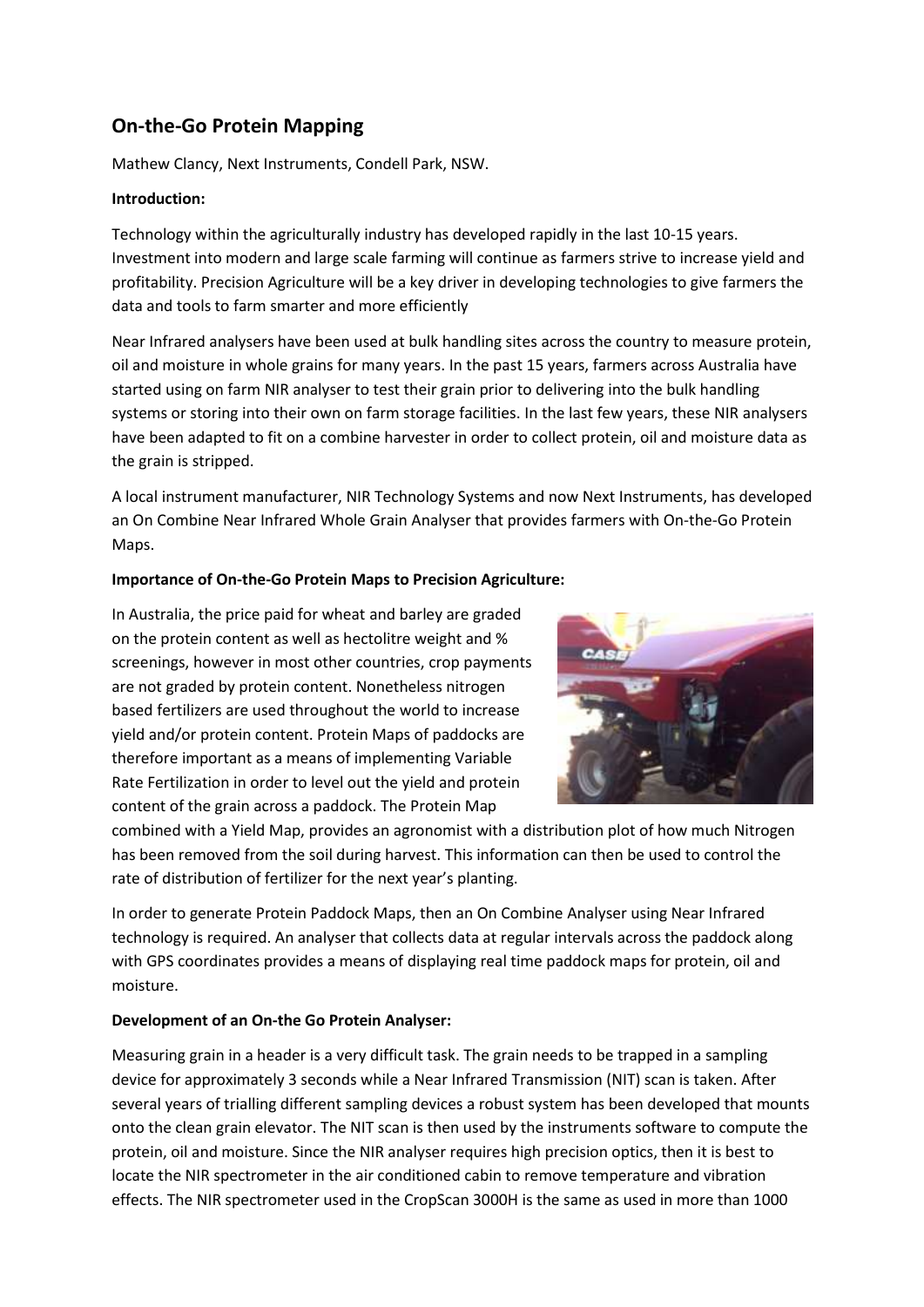CropScan analysers around the world. The software has been specifically developed to provide operators with real time data as well as posting to data to the Cloud.

The CropScan 3000H On Combine Analyser has been designed in Australia and for Australian conditions. The system is made up of:

- Remote Sampling Head and Fibre Optic Cable
- NIR Spectrometer
- Touch Screen PC



The Remote Sampling Head is located on the clean grain elevator. As grain flows up the elevator, it drops into the Remote Sampling Head where it is trapped by flaps on the top and bottom of the head. Light from tungsten halogen lamp illuminates the grain and a fibre optic cable on the opposite side, collects the light that passes through the grains. This light travels along the fibre optic cable back to the NIR spectrometer which is located in the cabin. Protein, oil and moisture absorb NIR light at different frequencies and the NIR spectrometer uses a diode array detector and a spectrograph to separate the frequencies of light into the NIR spectrum. The Touch Screen PC takes the NIR spectrum and applies the calibration models that convert the spectral data into measurements for protein, oil and moisture. The Touch Screen PC displays the data in the form of tables and real-time paddock maps.

## **2013 and 2014 Harvest Data:**

In 2013 and 2014 data was collected from several farms in Malley and Wimmera regions. The CropScan 3000H systems are linked back to the farmers PC, smart phones or tablets using CropNet software and web site. CropNet posts the bib by bin results for protein, moisture and oil along with the tonnage to the Cloud. As well the header operator can select a storage option, ie, silo ID, bunker, or off farm storage for each bin load. Farmers can then monitor the grain from their office PC or in the field using a smart phone or tablet. Paddock Maps as shown below are generated both in realtime for the operator to visualise as well as being stored in the Cloud then stored for post harvest processing.